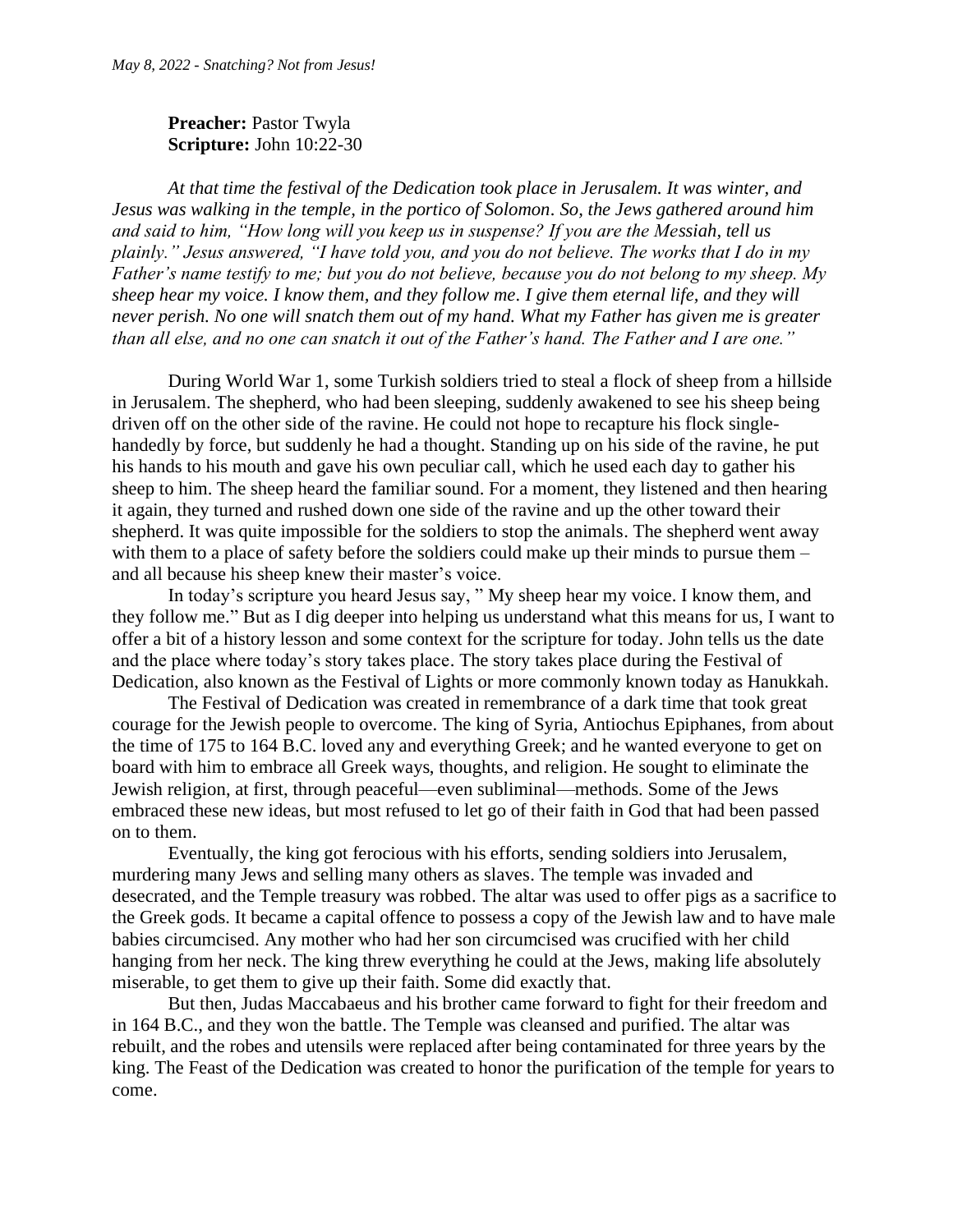There is more to the story of Hanukkah, but for our purposes today, I'm going to stop here, because the point I want us to hear from this bit of history, is that for a time, when the king of Syria sought to rid the world of the Jewish faith, there were those who seemed to allow themselves to be snatched away from their faith in God. They lost sight of God, almost as if God didn't ever exist, and they succumbed to the will of the king. Maybe it was just easier for them to do that than to fight the battle against the king. Or maybe, they never were truly faithful. They did what some people would do today. The wisdom of the Bible is relevant for all times.

Jumping forward to today's scripture, John tells us that Jesus was at Solomon's Porch on a wintry day. This was a special area of the Temple where people walked to pray and meditate. Rabbis strolled along the column-lined porch while teaching their students. Jesus was there teaching, too. His teachings and popularity were not looked upon too kindly by most of the Temple officials.

This is where the key question for the people listening was presented to Jesus, "Tell us Jesus, in plain and simple terms, are you the Messiah?" Certainly, everyone's attention was focused on Jesus for the answer. There were those who genuinely wanted to know if this was true, but there were others, like the Temple officials, who wanted to trap him into saying something that they could twist into a charge of blasphemy and get rid of him. I can picture people, sitting on the edge of their seats, so to speak, listening intently for Jesus' answer.

He answered saying, "I already told you, but you don't believe." But did he? Did he really tell them? In John's gospel, we don't hear Jesus make any sort of announcement except privately and twice: once to the Samaritan woman at the well and again to the blind man he healed prior to this event. Otherwise, as Jesus said here, he should have been known as the Messiah through "The works that I do in my Father's name…" He went on to say that they did not believe he is the Messiah because "you are not my sheep."

Sheep? What did he mean? If we look back to the beginning of Chapter 10, we find Jesus having a discussion with the Pharisees using a familiar Old Testament analogy of the relationship between a shepherd and his sheep. Jesus makes the claim to be the Good Shepherd.

Sheep are not known to be the smartest animal on the planet, but they are wise enough to know the voice of their shepherd—the one who takes care of them, the one who leads them and who goes looking for them when they wander off. Sometimes, they do wander off and get themselves lost and in trouble. They know their shepherd. They know his particular voice and they follow him when they listen.

In order for a shepherd to be a shepherd, he needs some sheep and the sheep in this analogy, when he was speaking at that moment, were those who were listening; but as Jesus points out here not everyone who was listening was in his flock. They didn't know him as their Shepherd. Why? Jesus said they did not recognize him as their Shepherd—their Messiah because they did not know God, who lived through him, even though God revealed himself through the marvelous words and works of Jesus.

Like some of their ancestors—that I spoke of earlier in this message—who were snatched up by the insistence and persuasion of a king to abandon their faith and convert to false teachings, some of those listening to Jesus that day may have been snatched up by the lies of those jealous of Jesus' popularity or by their traditional beliefs of what the Messiah would do for them. Jesus said that those sheep who really know the Good Shepherd will never be snatched from him.

If you have been sticking with me, there is a good chance you have already begun to put some of the pieces together for valuable lessons offered to us through God's Holy Word. We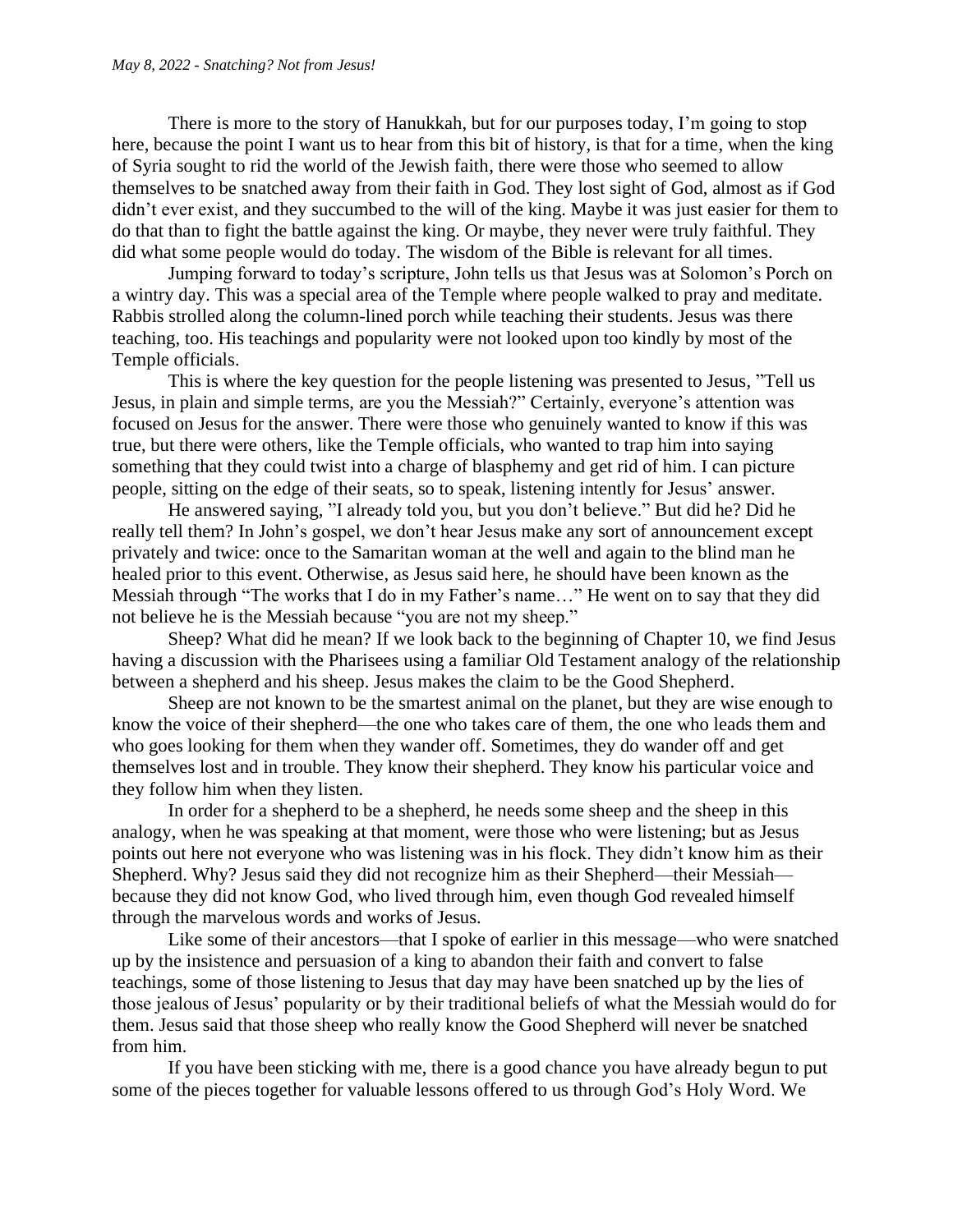hear that Jesus is our Good Shepherd and we are his sheep, yet not everyone knows him because they do not believe in him. They do not know his voice and follow him. Instead, they listen to other voices and follow those voices; in essence, they are snatched from him by their own doing but not the Shepherd's. They, for whatever reason. don't want to hear the Shepherd's voice.

A man was heard making this confession. Every once in a while, my daughter starts crying. From then on in, the battle begins. My wife and I have an ignorance contest. Who can lay the stillest for the longest without getting up? The trick to winning this battle is to learn how to tune it out. If I can somehow stay in a sort of semi-consciousness without really waking up, then after a while my wife will finally get up, and I'll be able to fall back asleep which is where I wanted to be in the first place. Then, I'll wake up the next morning and ask my wife innocently, "Did Maia get up last night?" After she says yes, I respond, "I thought I heard something, but I didn't realize it until you got up." The reality is that I have learned how to tune it out, because I didn't want to hear it; so even when I did hear her, I didn't listen.

That's how some people all too often respond to the voice of the Good Shepherd. They'll listen when it's convenient. They will listen when they have the energy. They'll listen when they want to. But when the Good Shepherd tries to tell them something that they don't want to hear that they don't want to believe—then they somehow train themselves to sleepwalk through it as if Jesus never said it, or as if the Good Shepherd really wasn't talking to them. They would rather listen to other voices saying what they want to hear, leading them to places where they want to be. risking their souls of possibly being snatched away from the hand of the Good Shepherd.

Let us not misunderstand Jesus when he says **his** sheep will never be snatched away from him. He is not saying that we will never experience hardships, failures and pain. But like a good shepherd, he will look for his lost sheep, guide them back to the flock when they respond to his voice, and he even carries the injured. The Good Shepherd knows his sheep. He knows us very well, and he loves us in spite of our imperfections and failures. Ultimately, like a good shepherd, he has already saved us from utter destruction by dying for our sin and making it possible for us to live in his glorious flock for all eternity.

It's also important to hear Jesus telling us that faith is required for us to recognize and hear his voice. Without faith we can easily be swayed to follow the loud voices based on other ideals, principles, and values that block out the voice of Jesus. Without faith, the discouragement and frustration we may feel when the questions for which we seek answers seem to have no answers can overcome us with hopelessness.

Faith when dark thoughts and events seem to be prevailing in and around us helps us hear the voice of Jesus, calling us and leading us to the peace and hope we can find only in him. The power of faith is greater than the vulnerabilities that may be perceived by those seeking and finding tangible temporary satisfaction through the fallen world's ideals. It is with faith that we hear Jesus calling us and we pursue him where we are brought into the glorious love and security of the presence of God.

I know this is something I surely want every day of my life. There are a lot of things I don't understand that are happening in our world—both near and far. It terrifies me sometimes to think that evil seems to have the upper hand in controlling events that are destroying people's lives, and some are done under the guise of religion. Some Christians have become disillusioned, cowering behind their fear, embracing the easier road travelled and, thereby, allowing the world to fall into deeper darkness. With faith, we hear the Shepherd's voice and are led away from participating in those activities.